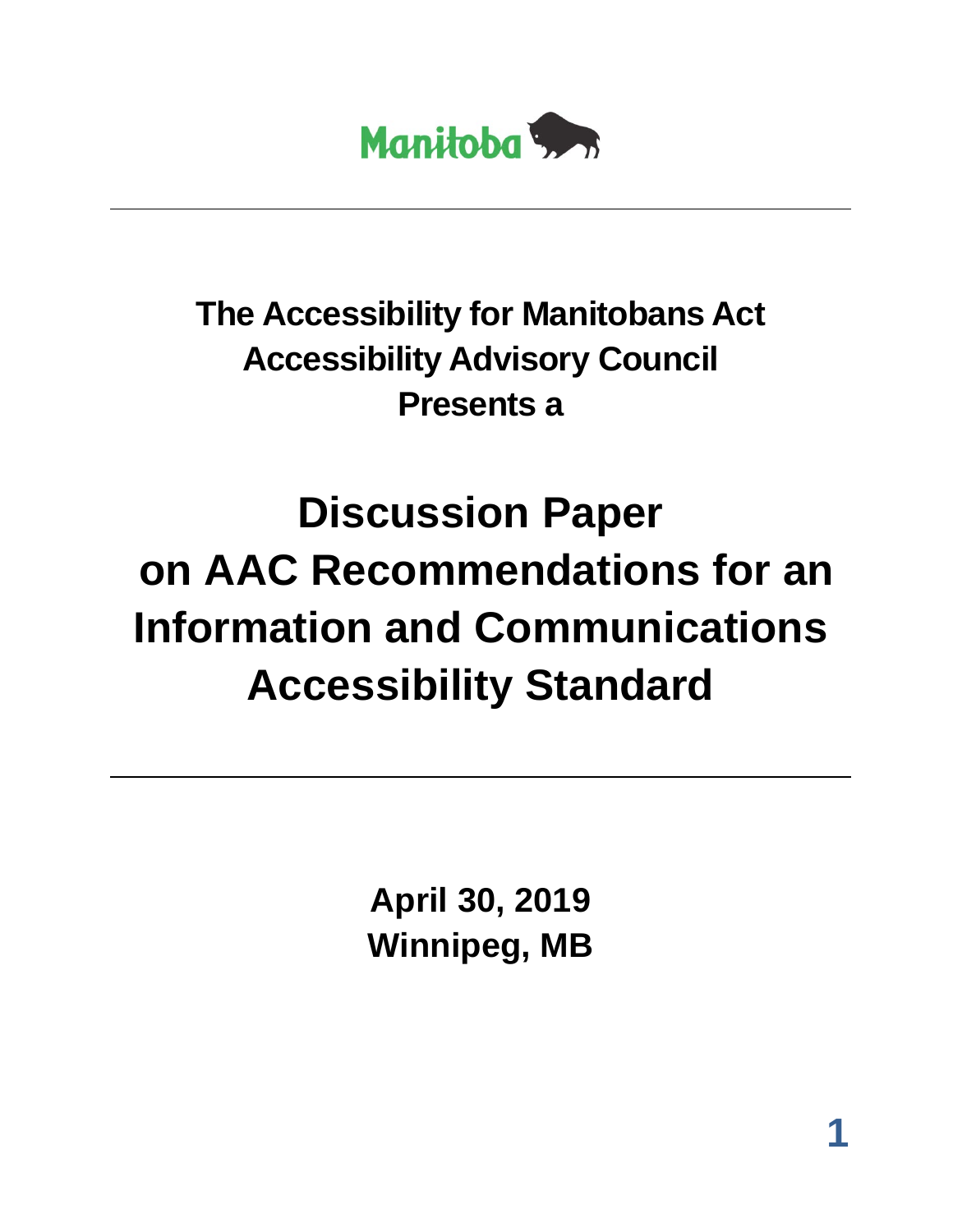## **1. Introduction and Background**

The Accessibility Advisory Council (Council) is pleased to present its draft accessibility standard on information and communications for public feedback in accordance with [The Accessibility for Manitobans Act \(AMA\).](https://web2.gov.mb.ca/laws/statutes/ccsm/a001-7e.php)

In May 2017, the Honourable Minister Scott Fielding, former Minister responsible for the AMA, established the [Terms of Reference](http://accessibilitymb.ca/pdf/terms-of-ref-info-and-comms.docx) for an [information and communications](http://accessibilitymb.ca/pdf/terms-of-ref-info-and-comms.docx) accessibility standard. The Minister requested that the standard establish policies, practices and other requirements needed to identify and remove barriers impacting information and communications accessibility for persons with disabilities, including:

- providing accessible formats upon request
- providing communication supports upon request
- creating and offering accessible web content

The Council, which is mandated to make recommendations on accessibility standards, chose to create a committee of experts to assist in the development of this accessibility standard. The Council extends its gratitude to Lisa Snider, chairperson, and the members of the [Standard Development](http://www.accessibilitymb.ca/pdf/information-and-communications-commitee-members.docx)  [Committee on Information and Communications](http://www.accessibilitymb.ca/pdf/information-and-communications-commitee-members.docx) (Committee).

The Committee submitted its report to the Council on September 6, 2018, when the Council began its review and deliberations. Council hoped to benefit from the five-year review of Ontario's parallel accessibility requirements affecting Information and Communications. Unfortunately, the outcome of this 2017 review and update is still not public. In the meantime, Council has considered current Ontario requirements to promote consistency among provincial accessibility standards.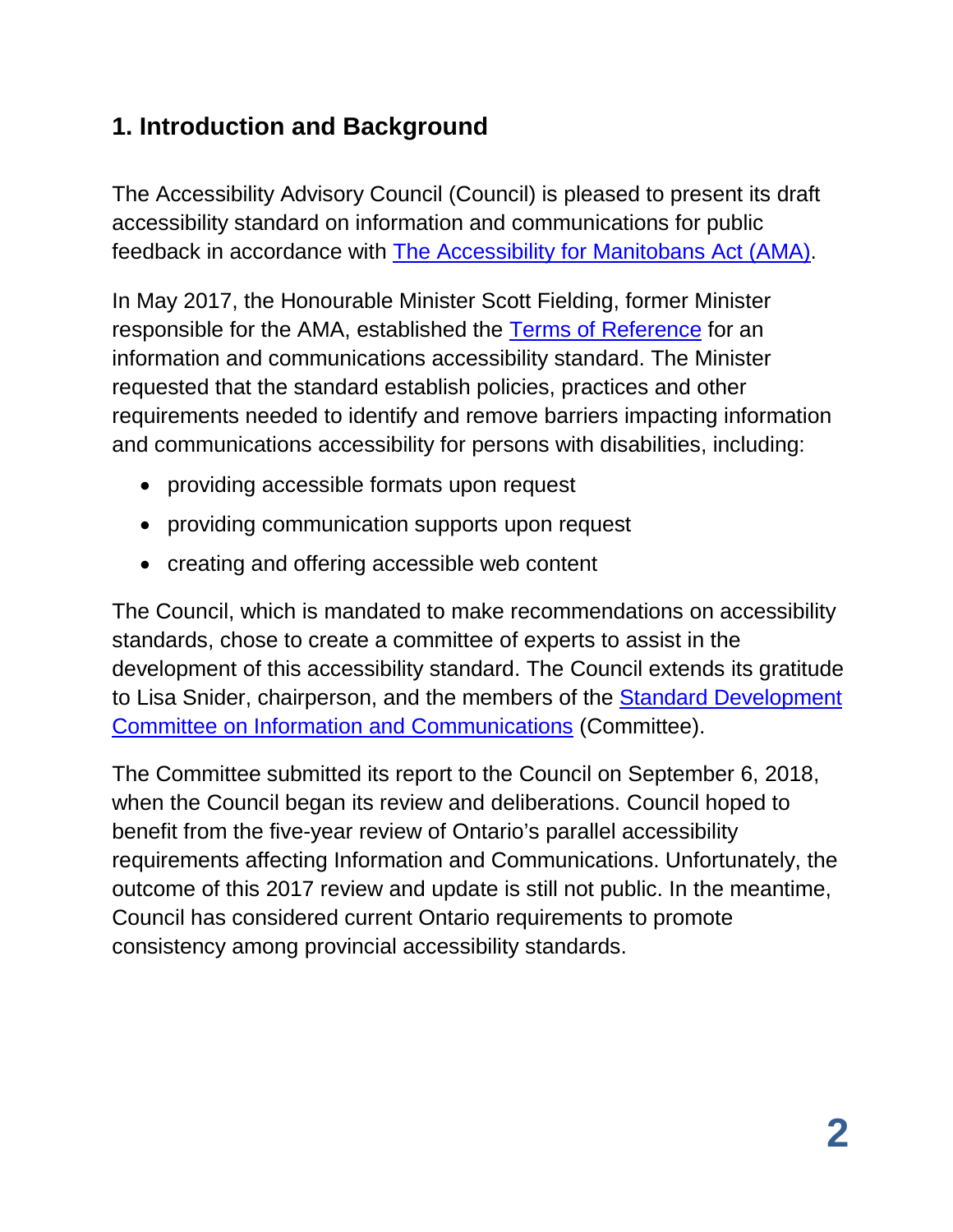## **2. The Meaning and Value of Accessible Information and Communications**

For the purposes of this discussion document:

- "information" is knowledge, data and facts that convey meaning
- "communication" is the interaction between two or more people to transfer information
- "Information and Communications Technology" (ICT) is the use of telecommunications, computers, and software that helps users access, store, transfer and manipulate information

Information and communication happens in a variety of ways or "formats," including speech, written text, recorded audio, images, or digital information made available through ICT. Most of us have a preference of one format over another – to follow instructions, schedule an appointment, explore new ideas, or for relaxation. When we face a barrier to one format (for example, related to vision, hearing, or memory), we choose another format that works best. Typically, at least one of the formats we use involves technology.

Technology has revolutionized access to information and communication for people with disabilities. For instance, what you may able to see printed is spoken, via voice software, to another Manitoban who is visually impaired or blind. Or, what you may hear in a video is provided in text (or "captions") to another viewer who is Deaf or hard-of-hearing. **Technology has broken down many barriers, but it has also created new barriers, particularly when the individuals who are communicating ignore the accessibility features that are available to them.** For example, a new barrier is created when the only way to communicate with an organization is to complete a complicated online request form, with no telephone option.

By educating Manitobans about why and how to consider accessibility in information and communications, this standard helps ensure each of us is part of the solution. For instance, by using the headings at the top of your computer screen, you can create an attractive document that works for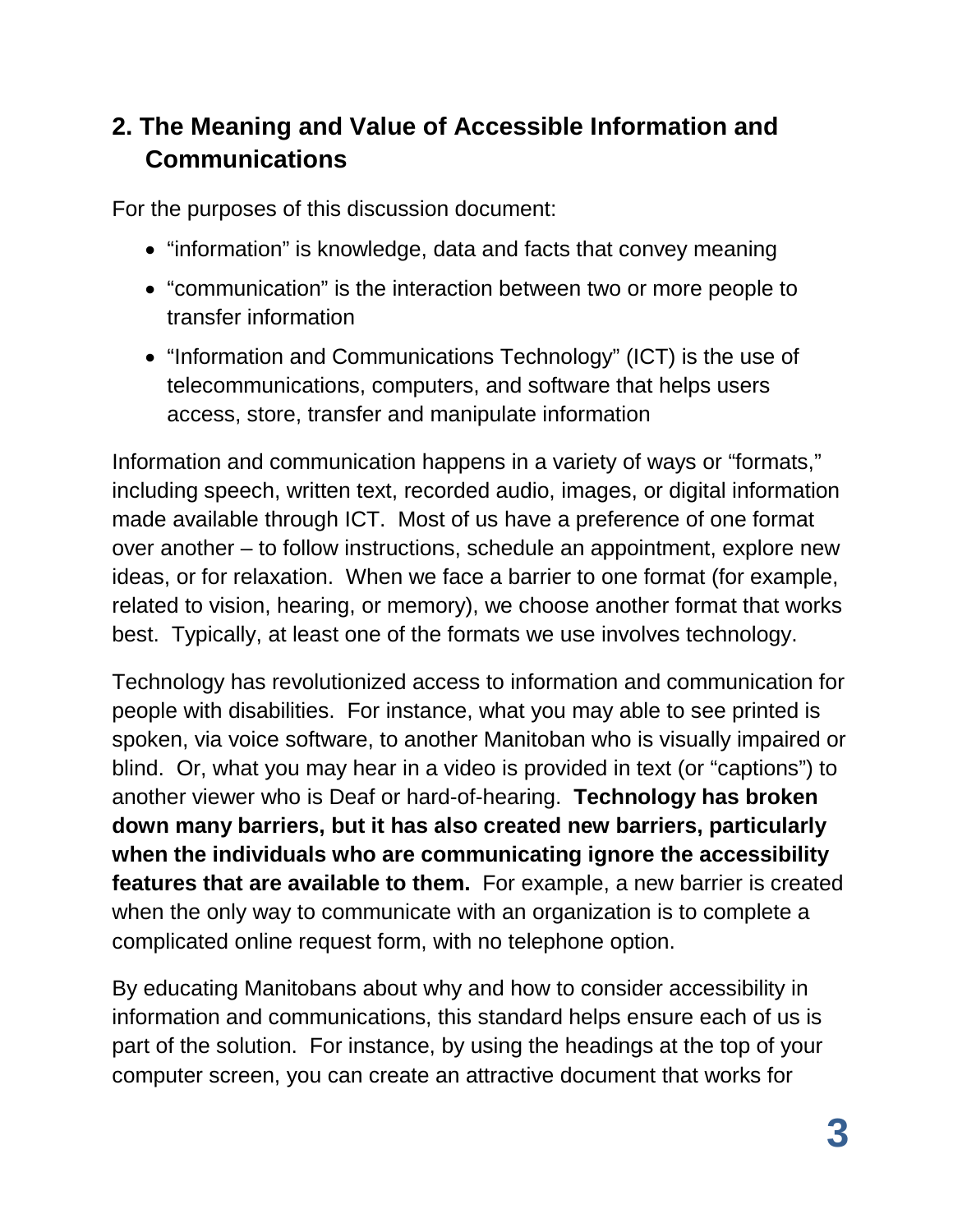everyone. This includes the person who wants to jump from heading to subheading to quickly find the information they are seeking and for the person who is blind or cannot manipulate a computer mouse, for example, to scroll down to the financial statement many pages into an annual report.

## **3. Scope**

The Terms of Reference require that the standard "be specific enough that one can determine when the requirements have been met." The Council's recommendations will meet this requirement by applying existing national and international standards affecting ICT, which are both detailed and supported by a variety of resources, training opportunities and expertise.

Nonetheless, the Council recognizes that "specific" technologies in use today may have evolved three years from now. The Council therefore recommends a general consideration that organizations offer functional alternatives to the ways users can access information and communication, no matter what the mode of communication (see Section 7).

To keep up with changing technologies and to consider accessibility issues that cannot be addressed in a regulation, the Council calls on the Manitoba government to support accessible information and communication with a range of free tools and resources. For instance, the government should provide print guidelines that explain how to use colour contrast and appropriately sized font depending on the type of document, whether a business card, report or poster.

Please note that the Federal government is responsible for communications that fall under the mandate of the [Canadian Radio-Television and](https://crtc.gc.ca/eng/home-accueil.htm)  [Telecommunications Commission.](https://crtc.gc.ca/eng/home-accueil.htm) Related regulations are out of scope of this consultation.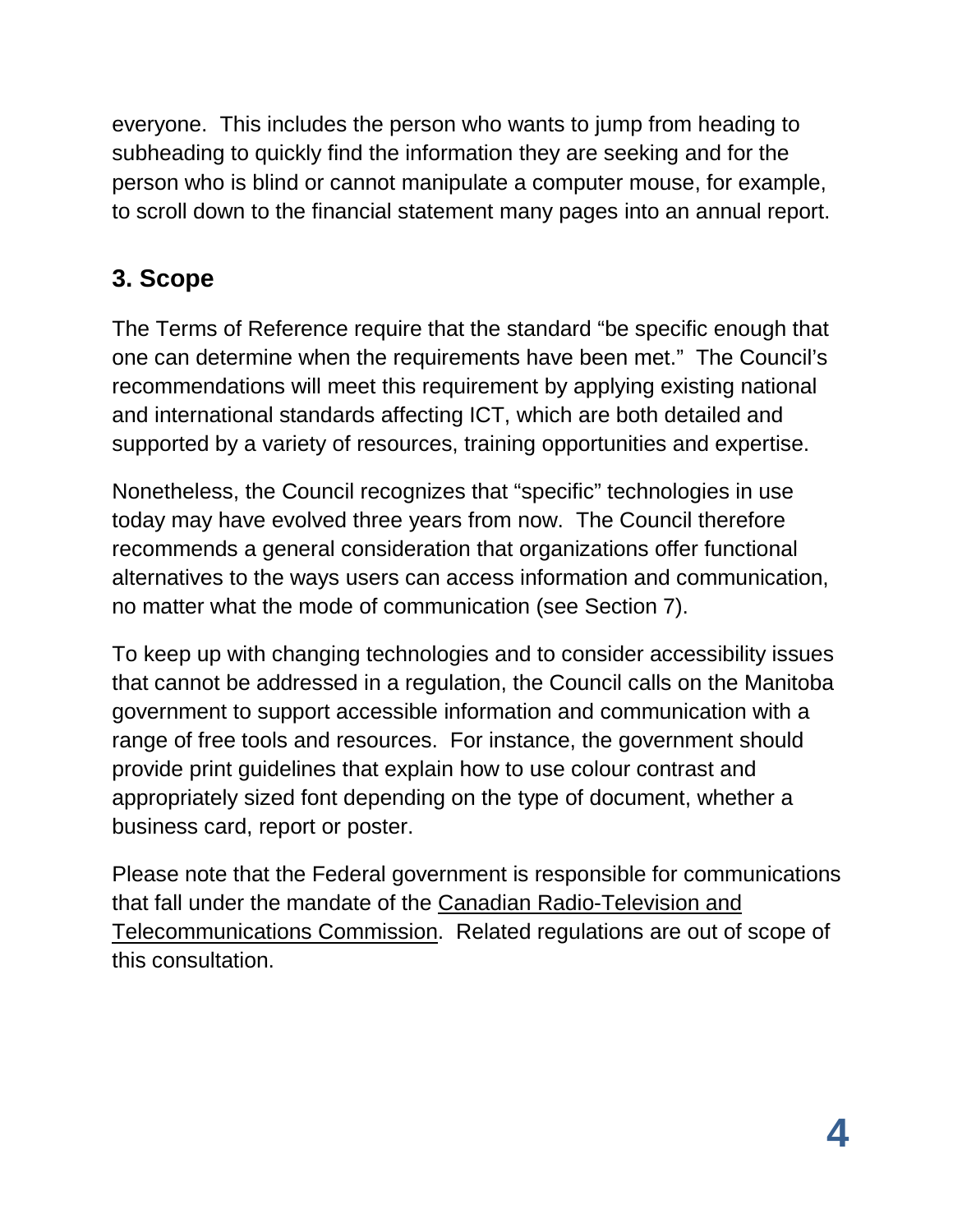## **4. Purpose of the Discussion Paper**

The purpose of this discussion paper is to seek comments, questions, and feedback on the Council's recommendations for Manitoba's information and communications accessibility standard.

In addition to questions highlighted throughout the discussion document, your assessment of the proposed standard may wish to consider the following:

- Does the standard provide clear direction on how to remove information and communication barriers?
- Is the standard too broad? Too narrow?
- Are there items missing from the standard?
- Is the standard achievable?
- Will the standard make a difference?

Your opinion matters. You are invited to prepare written submissions and briefs by **June 30, 2019** to:

#### **Disabilities Issues Office**

630 - 240 Graham Avenue Winnipeg MB R3C 0J7 Email: access@gov.mb.ca Website: [AccessibilityMB.ca](http://www.accessibilitymb.ca/) Phone: 204-945-7613 Toll Free: 1-800-282-8069, Ext. 7613

In addition, you are welcome to attend a public forum on **May 14, 2019**, from 9:00 am to noon at the Viscount Gort Hotel, main floor, 1670 Portage Avenue in Winnipeg. To register and for more information, please visit [AccessibilityMB.ca.](http://accessibilitymb.ca/)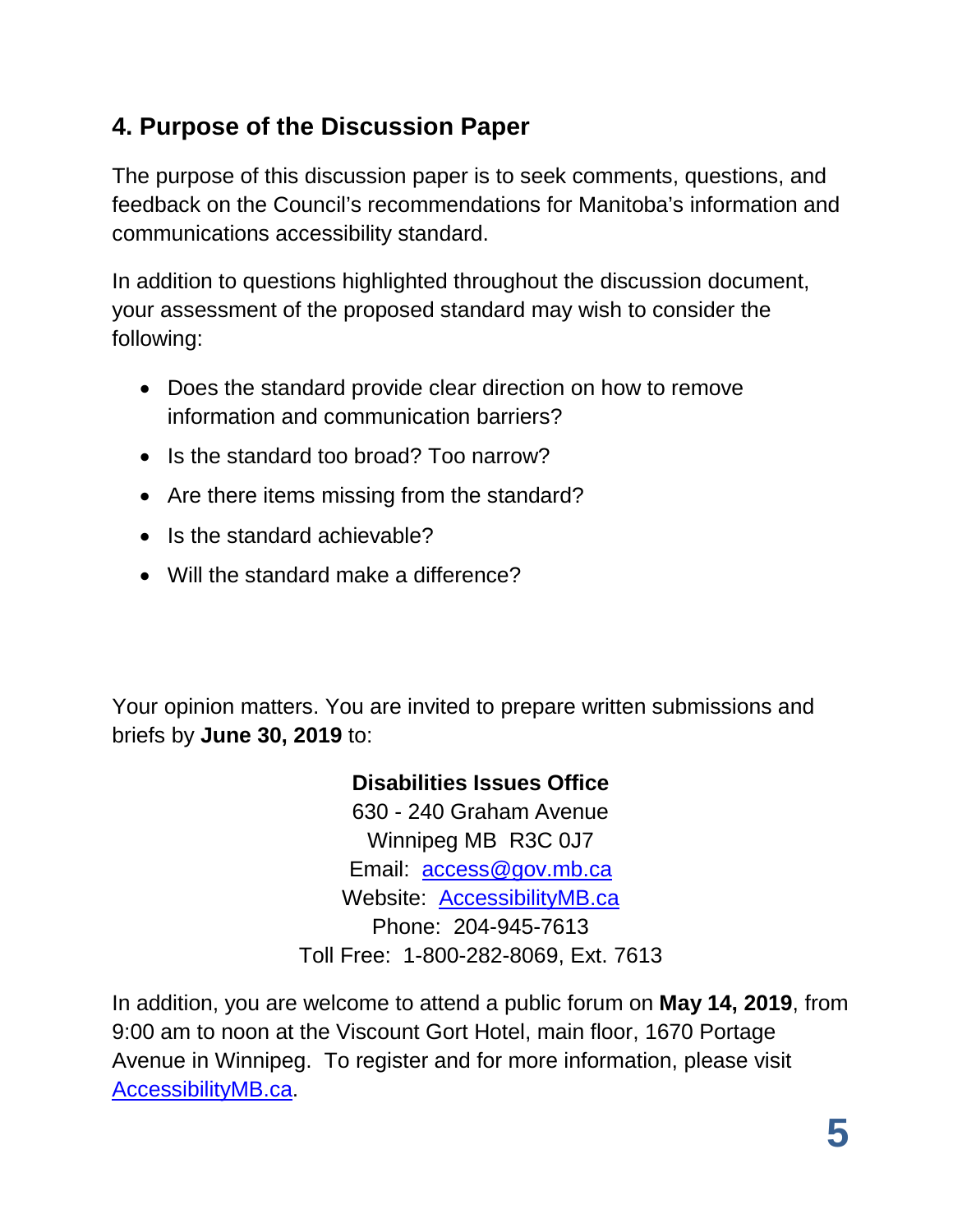## **Discussion Document on an Initial Proposal for an Information and Communications Accessibility Standard**

## **INTRODUCTORY PROVISIONS**

## **Definitions, Categories and Exceptions**

## **1.1 Definitions:**

#### **Information**

Information includes data, facts and knowledge that exists in any format, including, but not limited to, text, audio, digital and/or images, which conveys meaning, and includes, but is not limited to, in person, conventional print and digital communications and technologies.

### **Communications**

The imparting or exchanging of information by speaking, writing, and/or using some other medium and/or mechanisms, including but not limited to in person, conventional print, and digital information and technologies.

### **Procurement**

The process of including accessibility criterion into policies and practices, when finding and purchasing information and communications, which may include tools and technologies from an external source. This includes, but is not limited to in-person, conventional print and/or digital.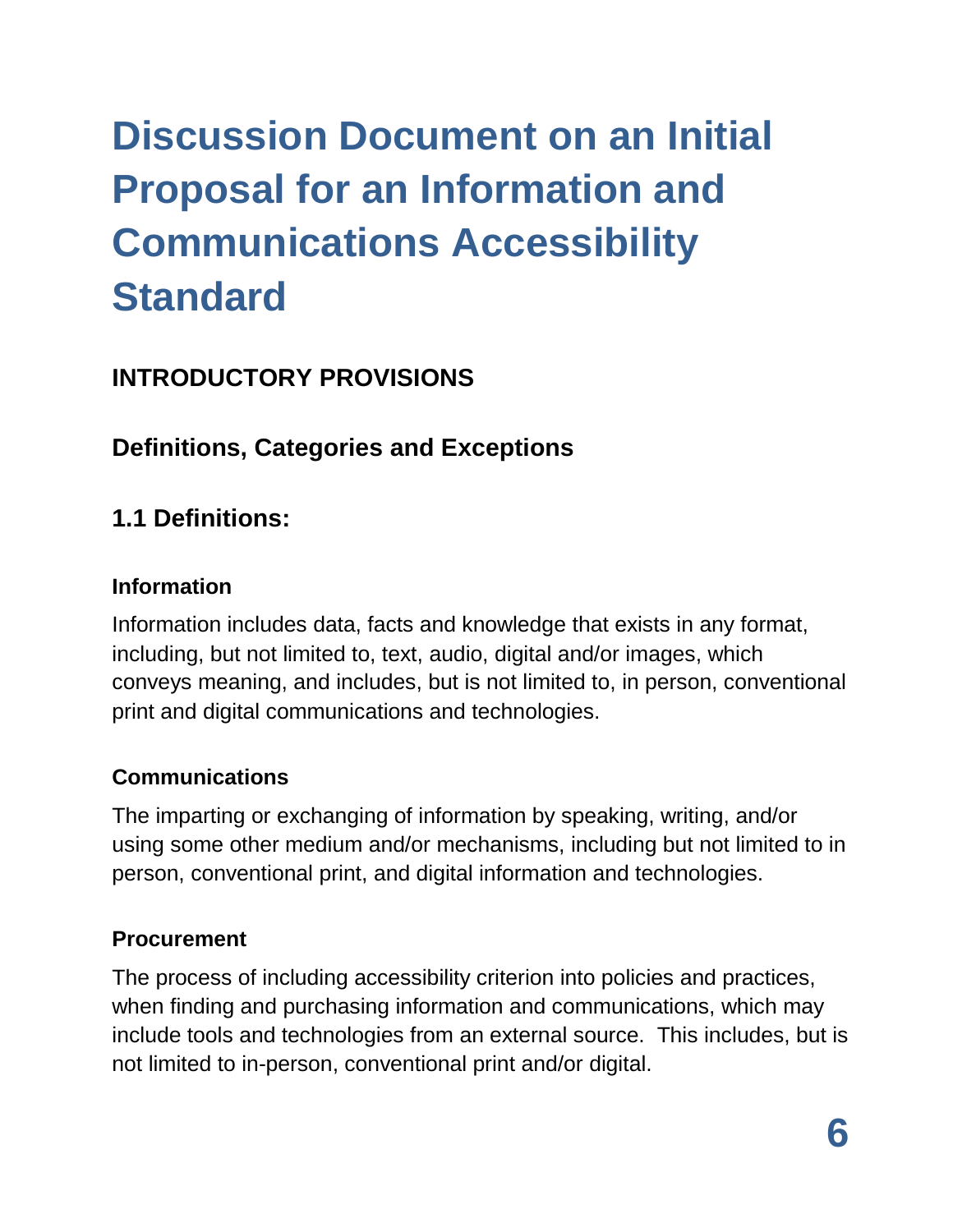**Authoring** (as related to Information and Communications Technology)

The tools and technologies used in creating and/or modifying information and communications and that affect accessibility, such as computer software, website content management systems, or self-service kiosks. Authors are the people who use authoring tools to create, design, or modify computer programs or websites, such as website designers.

## **1.2 The standard refers to different categories of information, as follows:**

## **New Information and Communications**

Information and communications authored, created, provided and/or received after the standard comes into force.

## **Pre-existing Information and Communications**

Information and communications authored, created, provided and/or received before the standard comes into force that continue to be actively in use and maintained.

## **Legacy, Unused and/or Archived Information and Communications**

Information and communications authored, created, provided and/or received before the standard comes into force that are no longer used or accessed on a regular basis, or are permanently kept in archives for their historic or legal value.

## **1.3 Exceptions**

The proposed requirements for an accessibility standard for information and communications do not apply to the following:

a. Information that cannot be reasonably converted into an accessible format. For example, in a document containing complex charts, it may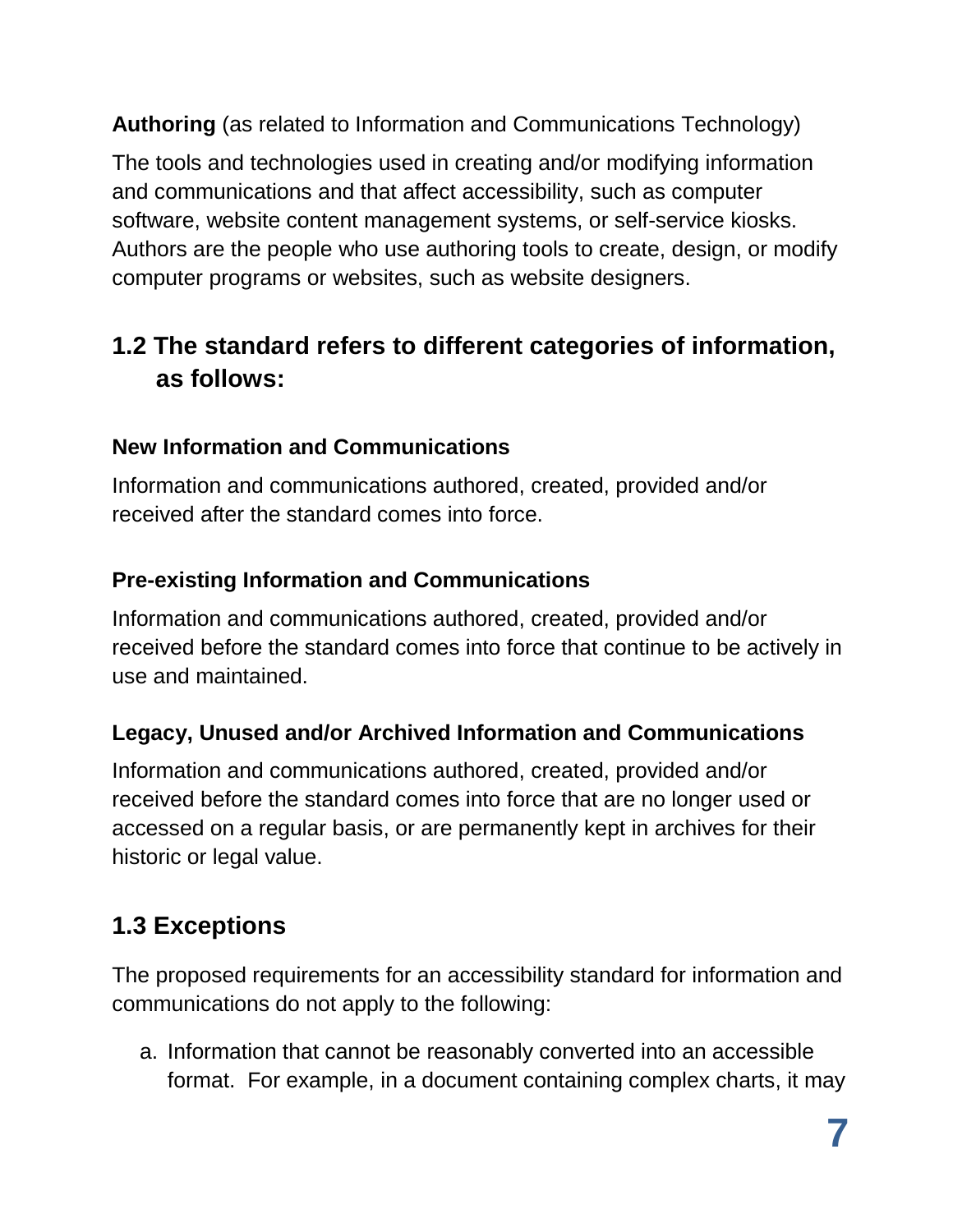be possible to convert the text in the document, but for technical reasons, it may not be possible to convert the information in the charts. In this situation, the organization must explain to the person requesting the information, why it cannot convert the information into an accessible format. The organization must also provide, to the extent possible, a summary of the information that could not be converted.

- b. Information that an organization may be sharing on behalf of another organization. For example, a convention centre may offer brochures about local hotels, restaurants and attractions. The convention centre would not have direct or indirect control of this information, so it would not be required to provide that information in an accessible format.
- c. Product labels or other information found on products that the vendor has no control over, for example, packaging labels. However, the vendor should provide accessible product related information where possible. For instance, a pharmacist may print or send electronic information to explain the use and potential side effects of medicine.

## **2. Meaning of Accessible Information and Communications**

For the purpose of this regulation, accessible information and communications are authored, created, provided and/or received when all persons who are reasonably expected to seek to obtain, use, or benefit from information and communications, have a similar opportunity to seek to obtain, use, or benefit from the information or communications.

## **3. Application and Phase-In of Obligations**

Once the standard comes into force, obligations will be phased in over four years affecting the Manitoba government, public sector and all other organizations, including business, non-profits and municipalities, as follows: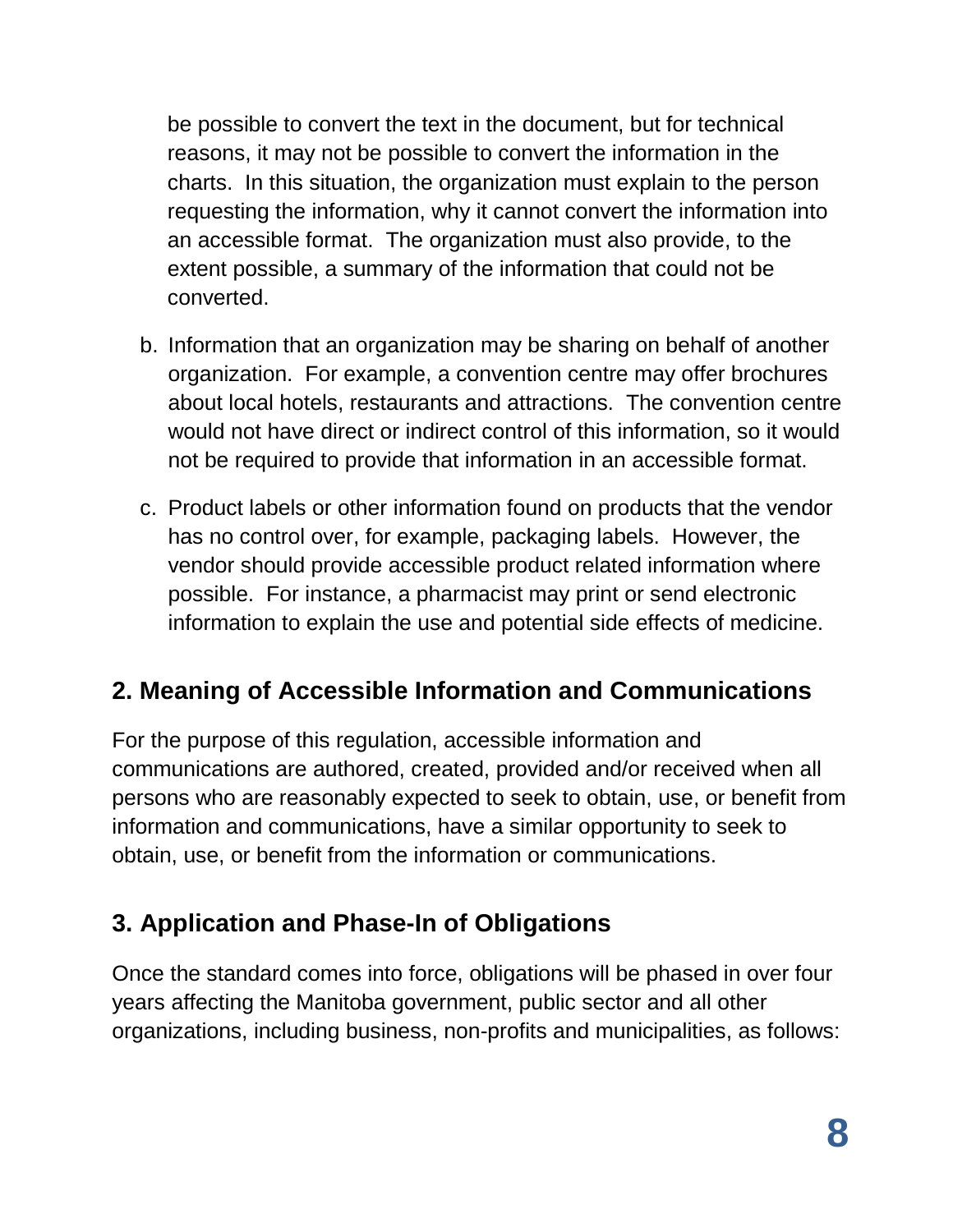| <b>Type</b>                                                                                     | <b>Manitoba</b><br><b>Government</b> | <b>Public Sector</b><br>except small<br>municipalities | <b>All other</b><br>organizations |
|-------------------------------------------------------------------------------------------------|--------------------------------------|--------------------------------------------------------|-----------------------------------|
| Obligation to introduce<br>policies, procedures,<br>feedback and training                       | After one year                       | After two years                                        | After three years                 |
| New information and<br>communications<br>must be made<br>accessible                             | After two years                      | After three years                                      | After four years                  |
| Emergency procedures<br>plans and/or public<br>safety information                               | After two years                      | After three years                                      | After four years                  |
| Pre-existing<br>information and<br>communications<br>actively in use must be<br>made accessible | After four years                     | After five years                                       | Upon request                      |

## **MEASURES, POLICIES AND PRACTICES**

## **4. Barrier-Free Access to Information and Communications**

Every obligated organization's actions must be consistent with the purposes and principles of The Accessibility for Manitobans Act and reasonable accommodation requirements under The Human Rights Code.

4.1 Every obligated organization must establish and implement measures, policies and practices respecting barrier-free access to information and communications it provides.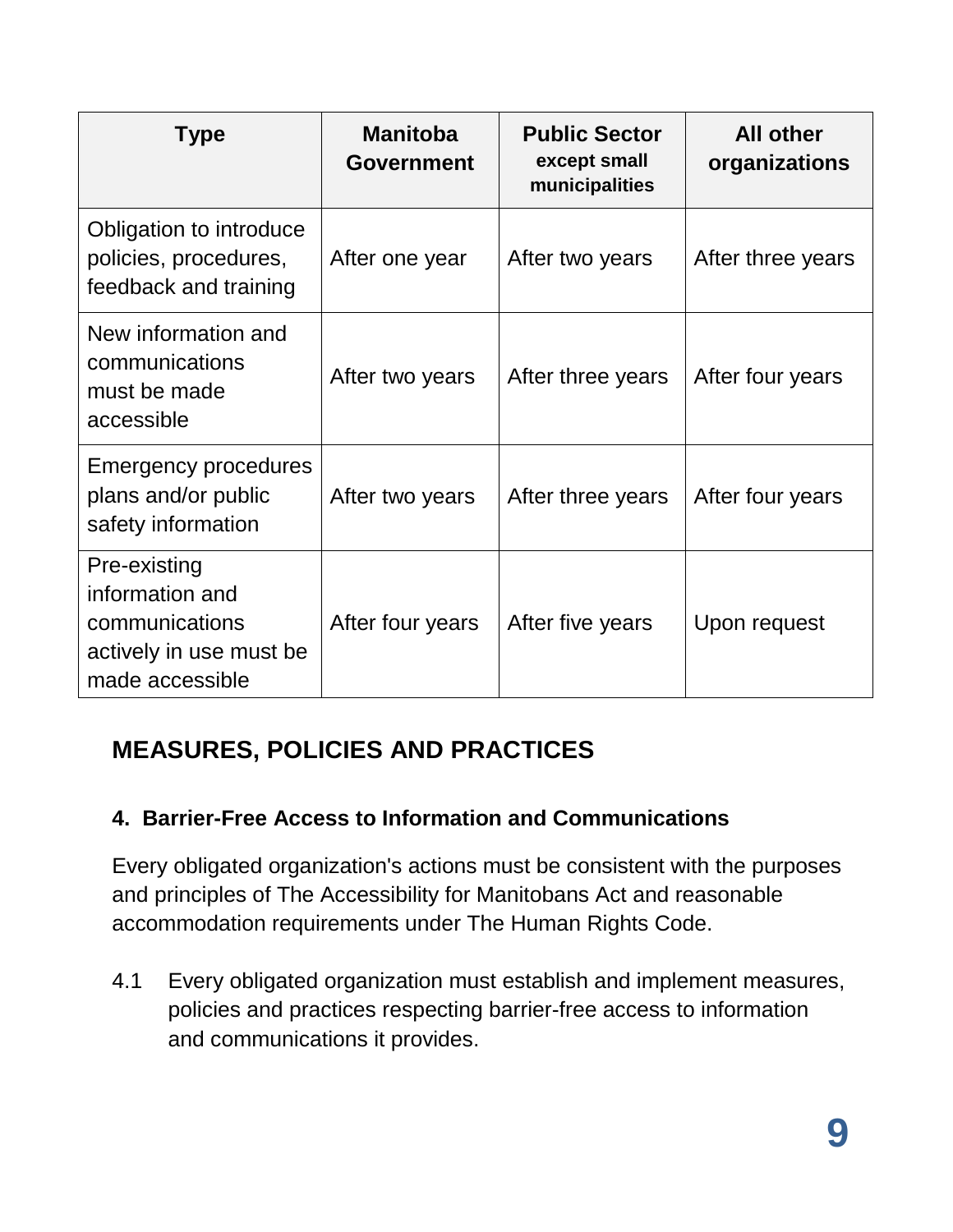- a. This applies to all information and communications an organization controls directly and/or through a contractual relationship that allows for modification of the information and communications, whether free or paid.
- b. This applies to information and communications related tools and technologies (ICT) that an organization procures and/or purchases.

**Question**: Should the standard address procurement (purchase) of accessible ICT? If so, what aspects – hardware, software, ICT services? Who should be affected – government, public sector, private sector?

In establishing, updating and implementing its measures, policies and practices, as per Section 7:

- 4.2 Every obligated organization must identify and remove barriers in "new" information and communications, so that all persons can reasonably expect to seek to obtain, use, or benefit from the information and communications that are authored, created, provided, and/or received after the obligation timeline.
- 4.3 Manitoba government and public sector organizations must also identify and remove barriers in "pre-existing information and communications" that are authored, created, provided, and/or received before the obligation timeline, and continue to be actively in use and maintained.
- 4.4 All other organizations, including businesses, non-profit organizations and smaller municipalities, must make "pre-existing information and communications" accessible when persons who are disabled by a barrier request access in an accessible format, as per Section 8.
- 4.5 Legacy, unused and/or archived information and communications must only to be made accessible when persons who are disabled by a barrier request access in an accessible format, as per Section 8.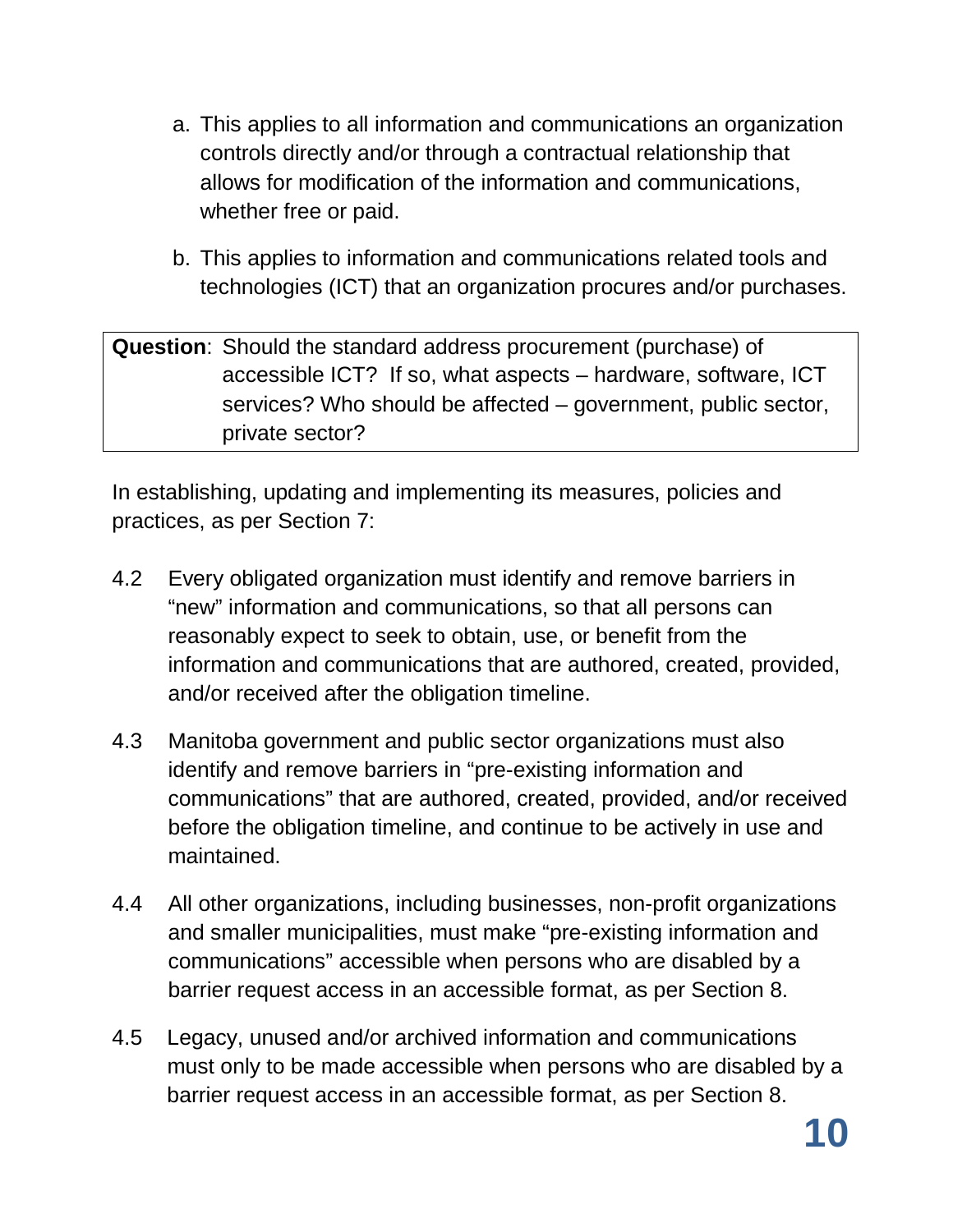### **5. Emergency Procedures, Plans and/or Public Safety Information**

Every organization that has emergency procedures, plans and/or public safety information must make these accessible as outlined in Section 7, so that all persons who could reasonably expect to obtain, use or benefit from the emergency procedures, plans and/or public safety information can do so.

- 5.1 A person who is disabled by a barrier may request the information in an accessible format, as per Section 8.
- 5.2 Obligated organizations must meet the staggered deadlines set out in Section 3.

#### **6. Accessible Information and Communications Feedback**

An obligated organization must ensure that it provides accessible processes for receiving and responding to feedback about the accessibility of its information and communications, as per Section 7.

- 6.1 A person who is disabled by a barrier may request the information in an accessible format, as per Section 8.
- 6.2 The organization must document its resulting actions, and make that documentation available on request.

#### **7. Specific and General Guidelines**

In its measures, policies and practices, under Section 4, an obligated organization must ensure that it provides accessible information and communications in the following ways: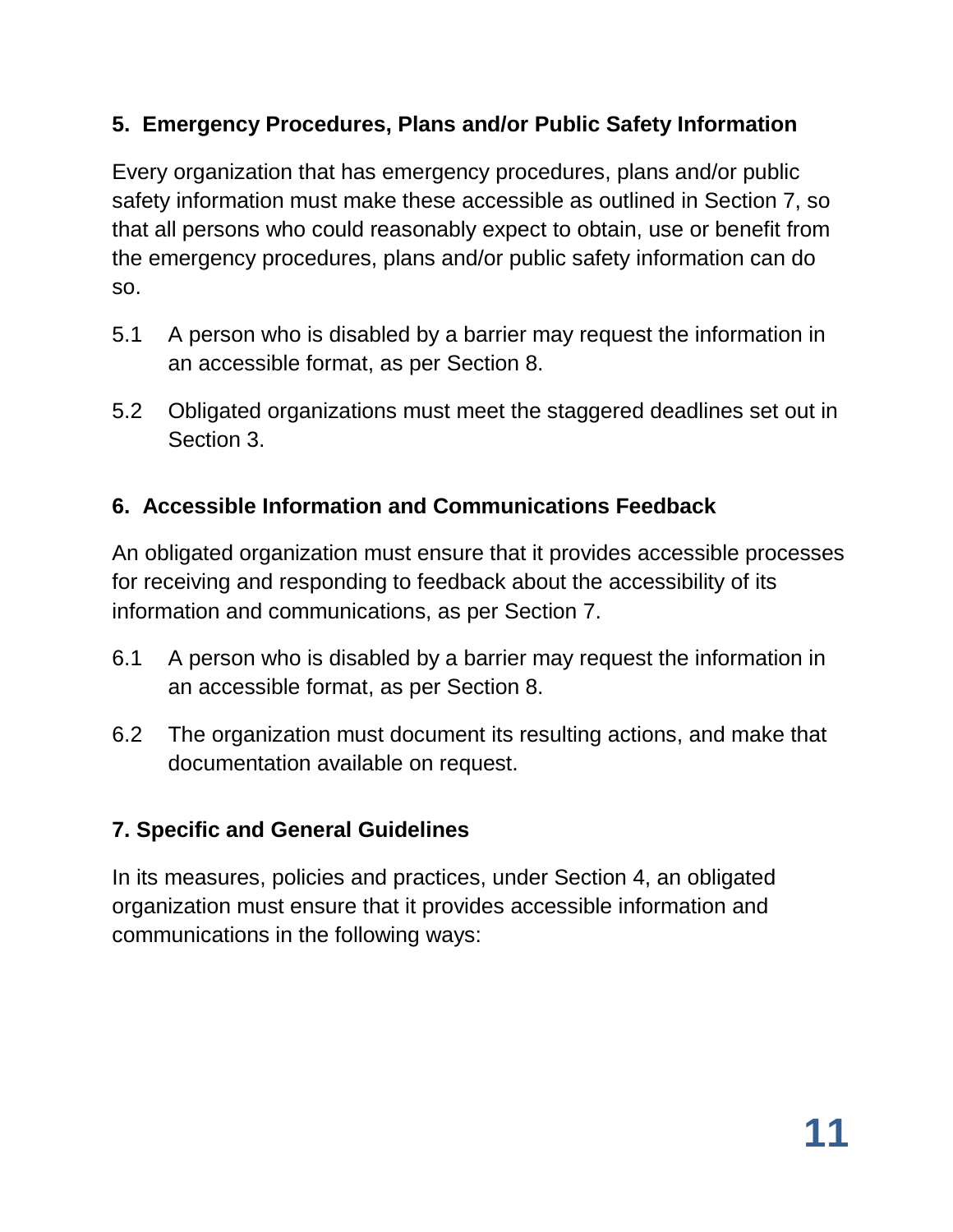#### 7.1 Accessible Websites and Web Content

Obligated organizations must create accessible web content that can be accessed on desktops, laptops, tablets, and mobile devices. Web content refers to the information in a web page or web application, including:

- apparent information such as text, images, and sounds;
- hidden technical code or "markup" that outlines the structure, style, presentation, layout, etc.

Web content must apply the following principles of the World Wide Web Consortium [Web Content Accessibility Guidelines \(WCAG\):](https://www.w3.org/WAI/standards-guidelines/wcag/)

- **[Perceivable:](https://webaim.org/articles/pour/perceivable)** Available to the senses (vision and hearing primarily) either through the browser or through assistive technologies (e.g. screen readers, screen enlargers, etc.).
- **[Operable](https://webaim.org/articles/pour/operable)**: Users can interact with all controls and interactive elements using either the mouse, keyboard, or an assistive device.
- **[Understandable](https://webaim.org/articles/pour/understandable)**: Content provides a message clearly, in plain language, to avoid misunderstanding or mistakes.
- **[Robust](https://webaim.org/articles/pour/robust)**: A wide range of technologies can access the content (including old and new assistive technologies).

Obligated organizations must meet WCAG 2.1 Level AA criteria for all web content that an organization controls directly or through a contractual relationship that allows for modification of the product, as phased in once the standard has come into force:

- a. Manitoba government must meet WCAG 2.1 Level AA:
	- New information and communications two years after the standard comes into force.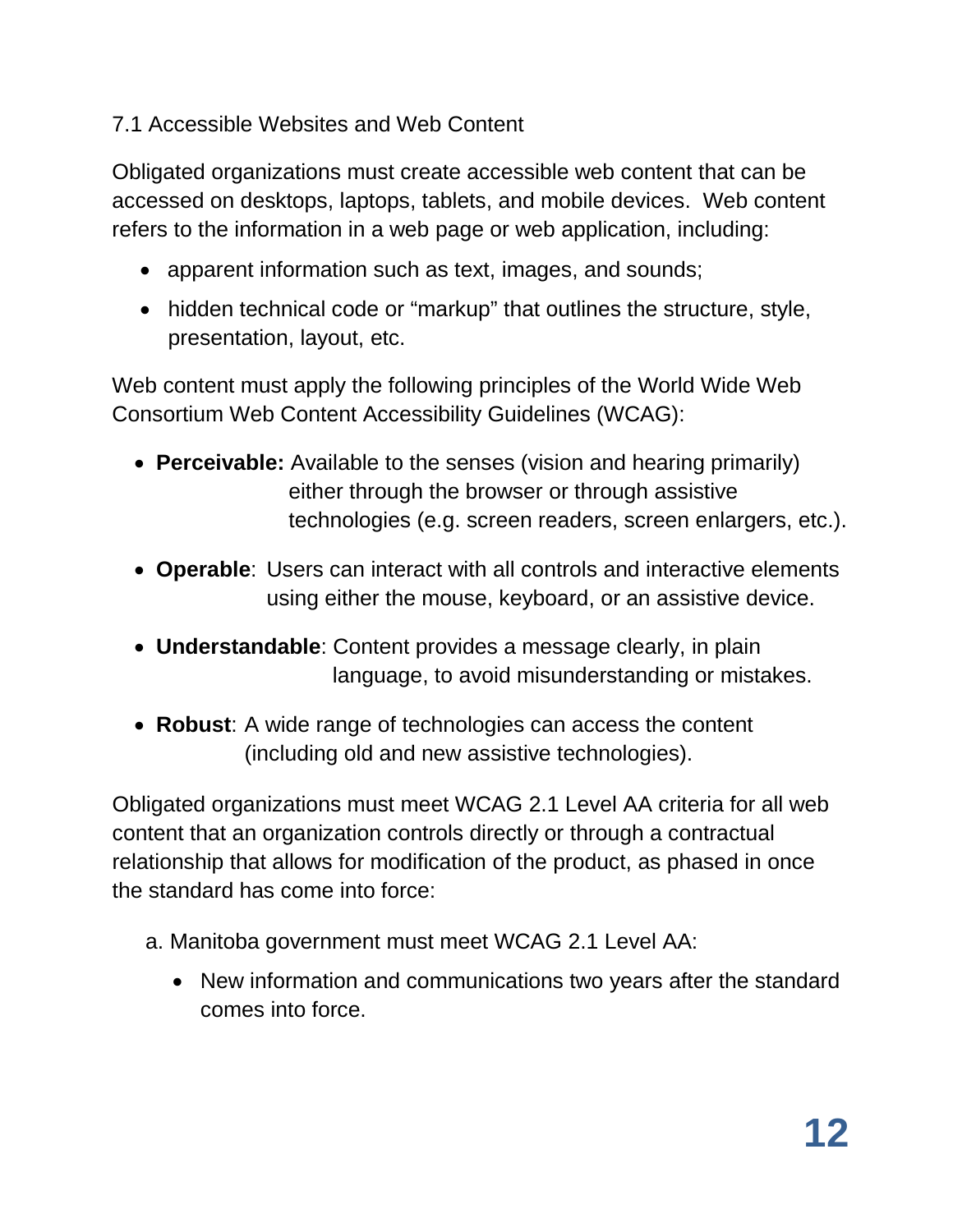- Pre-existing information and communications three years after the standard comes into force with the exception of criteria 1.2.4 Captions and 1.2.5 Audio Descriptions.
- b. Public sector organizations, including large municipalities, must meet WCAG 2.1 Level AA:
	- New information and communications three years after the standard comes into force.
	- Pre-existing information and communications four years after the standard comes into force, with the exception of criteria 1.2.4 Captions and 1.2.5 Audio Descriptions.
- c. All other obligated organizations, including business, non-profits and small municipalities must meet WCAG 2.1 Level AA:
	- New information and communications four years after the standard comes into force.
	- Pre-existing information and communications must be made available in an accessible format upon request by a person disabled by a barrier, as per Section 8.

WCAG guidelines are the basis of most accessibility laws around the world. The goal is to ensure all users have equal access to information and functionality, including people affected by blindness and low vision, deafness and hearing loss, learning disabilities, cognitive limitations, limited movement, speech disabilities, photosensitivity and combinations of these.

### 7.2 Self-Service Interactive Devices

Obligated organizations must ensure accessibility for all users when designing, procuring or acquiring self-service interactive devices by meeting the CAN/CSA-B651.2-07 (R2017) Accessible Design for Self-Service Interactive Devices. The phased application of this obligation is set out in Section 3.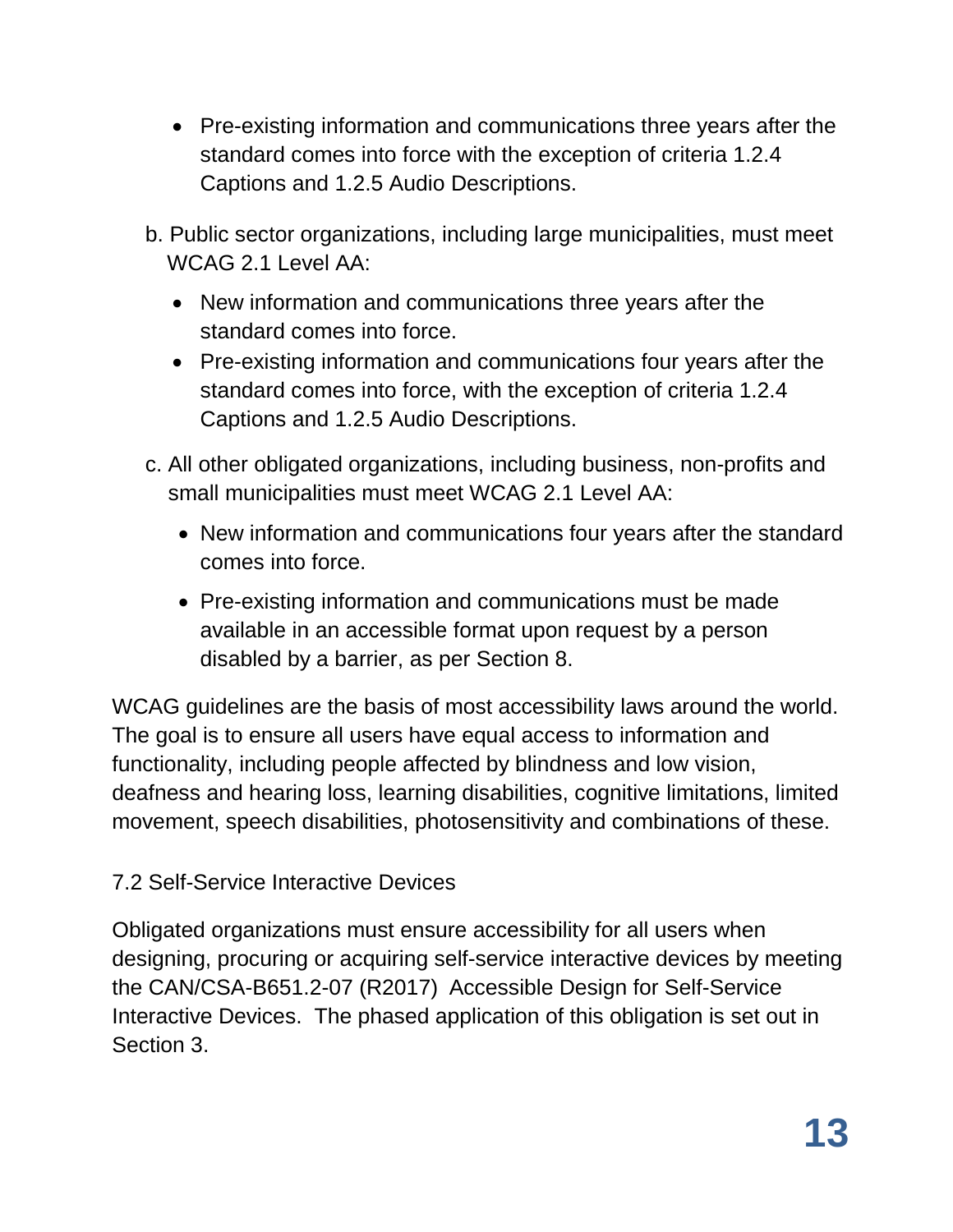The Canadian Standards Association (CSA) defines a self-service interactive device as: "a device, whether electronic or mechanical, that requires user input and provides physical or electronic output." Self-service devices are also called kiosks. For example, self-service kiosks are used by financial institutions, for parking payment, ticket sales, and grocery checkout.

**Question:** Should only the Manitoba government, public sector organizations and larger private sector organizations follow standards to make kiosks accessible? What about smaller businesses, defined as having fewer than 50 employees?

## 7.3 General Considerations

Obligated organizations must aim to create accessibility to ICT that is not specified in this standard, and could consider [Functional Accessibility](http://mandate376.standards.eu/standard/functional-statements)  [Requirements](http://mandate376.standards.eu/standard/functional-statements) (FAR) as a guideline to enable people to locate, identify, and operate ICT functions, and to access the information provided. FAR offers general alternatives to addressing potential barriers to ICT, for instance new forms of artificial intelligence, including but not limited to the following ways:

- Vision: by allowing adjustment to size, format, colour and use of voice software;
- Hearing: by offering alternative communication through captions (representation of image with words), by allowing adjustment in volume and background noise, using images or offering sign language;
- Speech: by offering alternatives to voice, for example responding by text or with a support person;
- Physical access, strength and manual dexterity: by locating ICT in an accessible space and at an accessible height and by offering alternative ways of operating technology; and,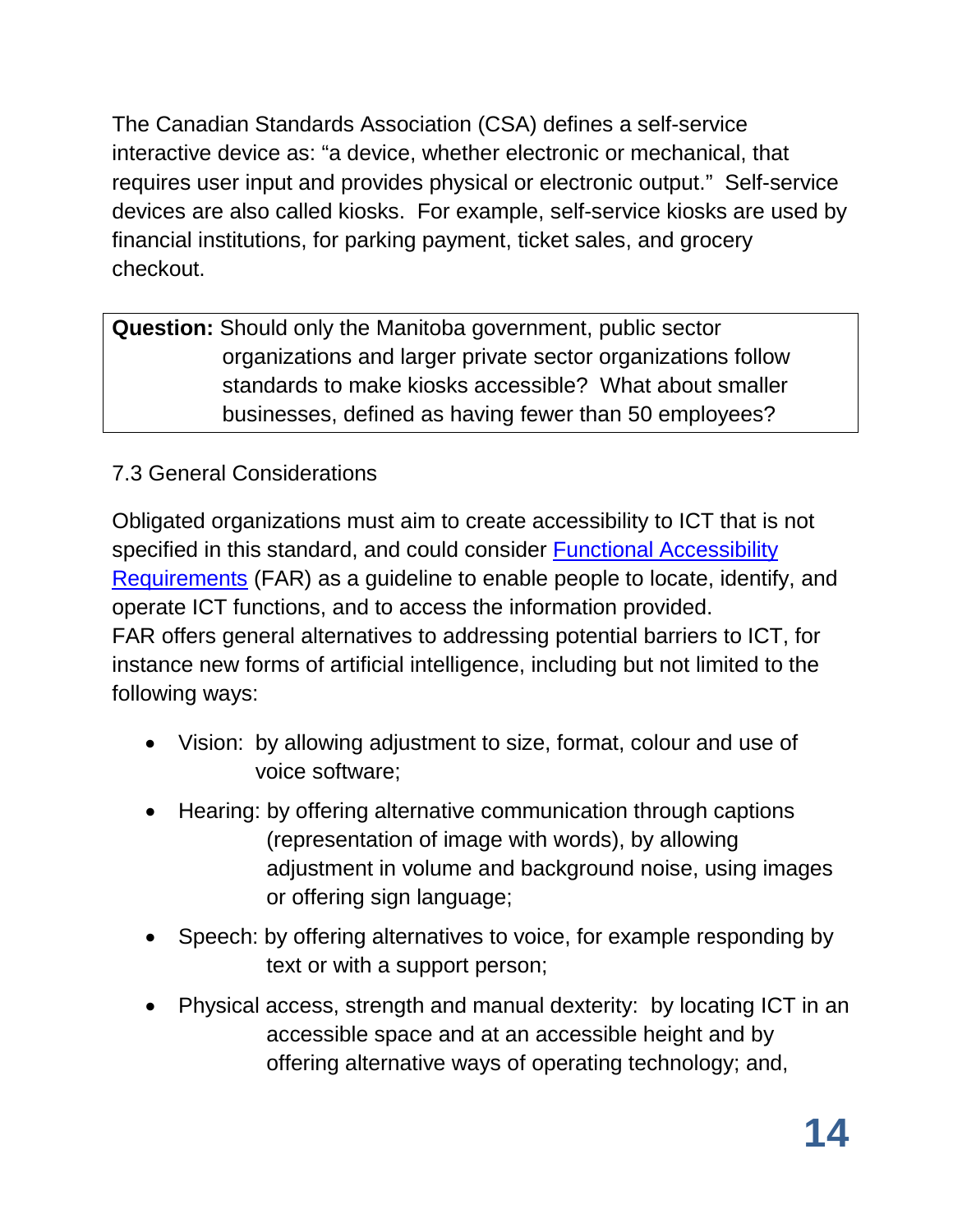• Extended focus, memorization or abstract thinking: by offering information in plain language, without time limits or demanding an ability to sequence steps to engage with ICT, and by offering a simple way to correct or undo mistakes.

## **8. Accessible Formats and Communication Supports**

Obligated organizations must provide an opportunity to individuals affected by barriers to information and communications to request accessible formats and communication supports not generally available

- a. in a timely manner that takes into account the person's accessibility needs due to disability; and,
- b. at a cost that is no more than the regular cost charged to other persons.
- 8.1 The obligated organization must consult with the person making the request to determine the suitability of an accessible format or communication support.
- 8.2 The obligated organization must notify the public about the availability of accessible formats and communication supports.

### **9. Documentation of Measures, Policies and Practices**

Subject to Section 4, Manitoba government, public sector organizations (with the exception of small municipalities) and businesses and non-profit organizations with more than 50 employees must:

- a. document their measures, policies and practices;
- b. provide a copy of the documentation on request; and,
- c. notify the public that the documentation is available on request.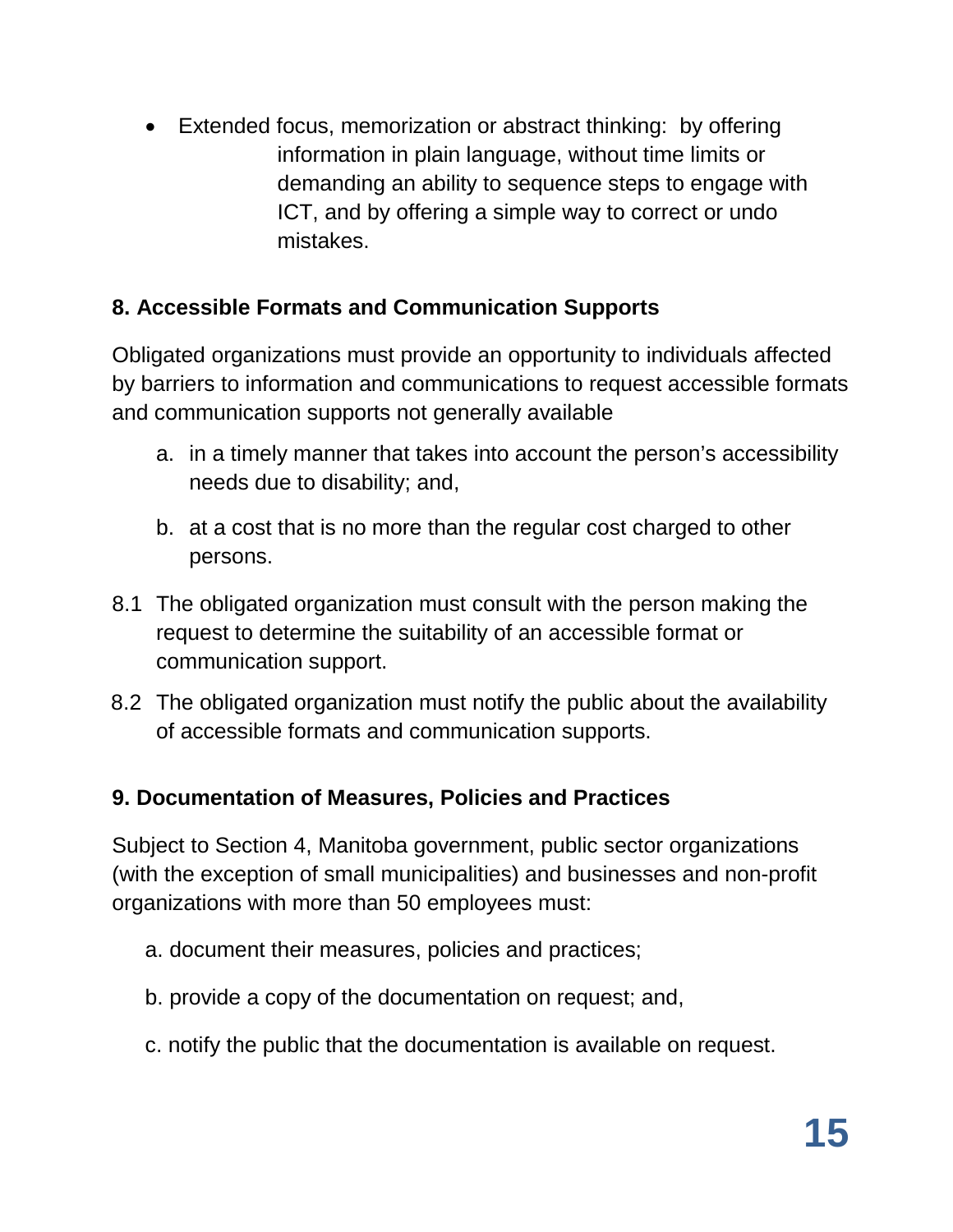## **10. Educational and Training Resources and Materials**

Organizations that are school boards or educational or training institutions have additional requirements to meet the accessibility needs of their learners.

- 10.1 In the following sections, an educational or training institution is considered an obligated organization if it falls into one of the following categories:
	- a. it is a school division or a school district established under the Public Schools Act
	- b. it is a private school as defined in section 1 of The Education Administration Act
	- c. it is an educational institution as defined in section 1 of The Advanced Education Administration Act
	- d. it is a private vocational institution registered under The Private Vocational Institutions Act

**Question:** Should training that is offered by community and non-profit organizations be exempt from Sections 10 and 11? For example, training for literacy, financial management or parenting?

- 10.2 Educational or training institutions must provide educational or training resources or materials in a format that meets the accessibility needs of the learners by:
	- a. Procuring an accessible or conversion ready electronic format, or
	- b. Providing a comparable resource in an accessible or conversion ready format, if the educational or training resources or materials cannot be procured, obtained by other means or converted into an accessible format.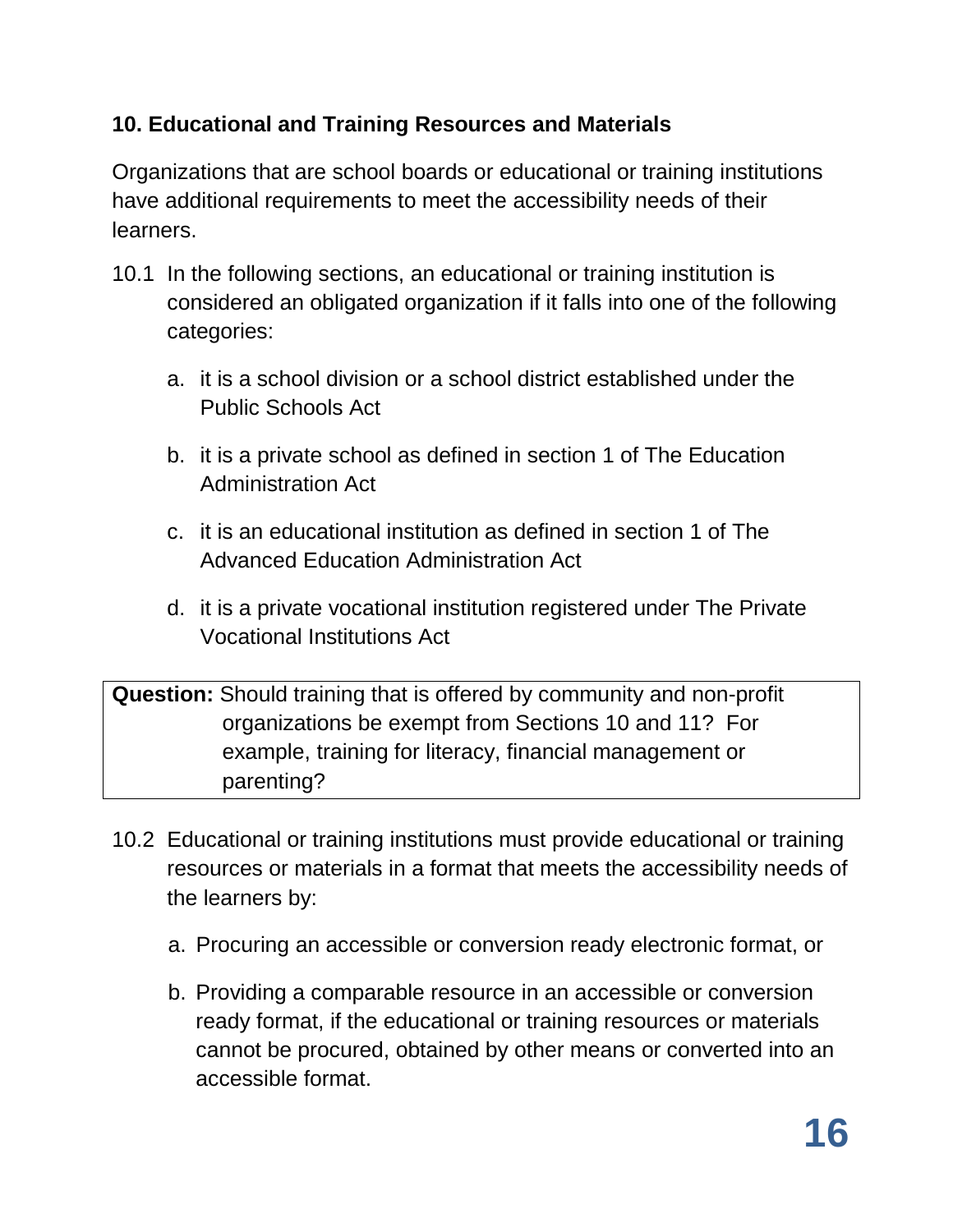- 10.3 Educational and training institutions must provide student records and information on program requirements, availability and descriptions in an accessible format.
- 10.4 The deadline for compliance by large obligated organizations, with 50 or more employees, is two years after the standard comes into force.

The deadline for compliance of small obligated organizations, with fewer than 50 employees, is three years after the standard comes into force.

## **11. Training to Educators**

School boards or educational or training institutions must provide educators with accessibility awareness training related to accessible program or course delivery and instruction.

- 11.1 Obligated organizations must keep a record of the training provided under this section, including the dates on which the training is provided and the number of individuals to whom it is provided.
- 11.2 The deadline for compliance of large obligated organizations, with 50 or more employees, is two years after the standard comes into force.

The deadline for compliance of small obligated organizations, with fewer than 50 employees, is three years after the standard comes into force.

### **12. Producers of Educational or Training Material**

Manitoba producers of educational or training textbooks for educational or training institutions must make these accessible upon request.

12.1 Every obligated organization that is a producer of print-based educational or training supplementary learning resources for educational or training institutions shall, upon request, make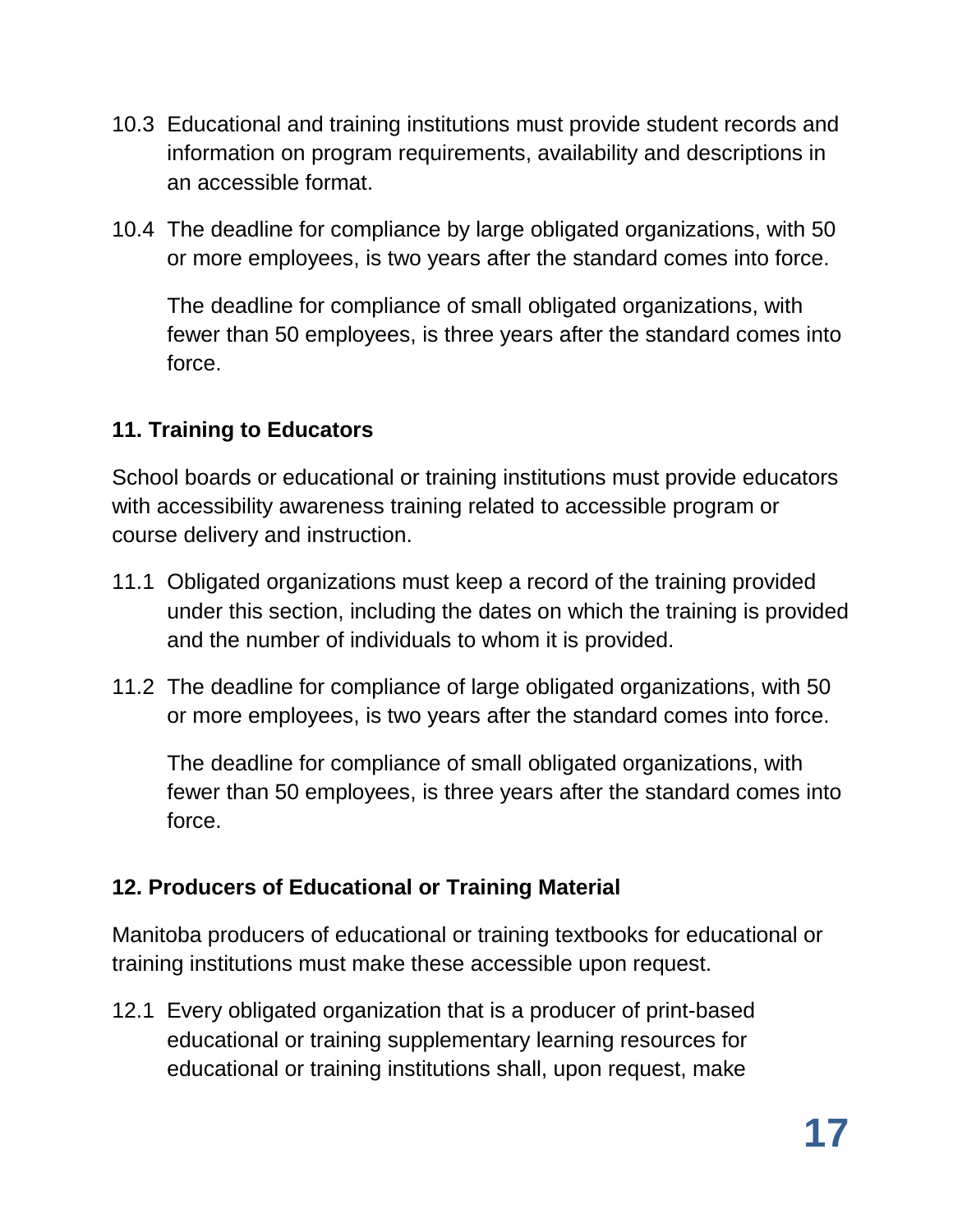accessible or conversion ready versions of the printed materials available to the institutions.

12.2 The deadline to make conversion ready versions of textbooks available is two years after the standard comes into force.

The deadline to make conversion ready versions of printed materials that are educational or training supplementary learning resources is three years after the standard comes into force.

### **13. Libraries of Educational and Training Institutions**

Libraries of educational and training institutions that are obligated organizations must provide, procure or acquire by other means an accessible or conversion ready format or print, digital or multimedia resources or materials for a person with a disability, upon request.

- 13.1 Special collections, archival materials, rare books and donations are exempt from the requirements of Section 13.
- 13.2 The deadline to make accessible formats of print-based resources or materials available is two years after the standard comes into force, and the deadline to make accessible formats of digital or multi-media resources or materials available is three years after the standard comes into force.

### **14. Public Libraries**

The Public Libraries Act requires Manitoba's library boards to provide access to, or arrange for access to, accessible materials where they exist. Manitoba's inter-library loan system is designed to allow users to access collections from libraries throughout the province.

14.1 For the purposes of Section 14, a library board, as defined in The Public Libraries Act, is an obligated organization.